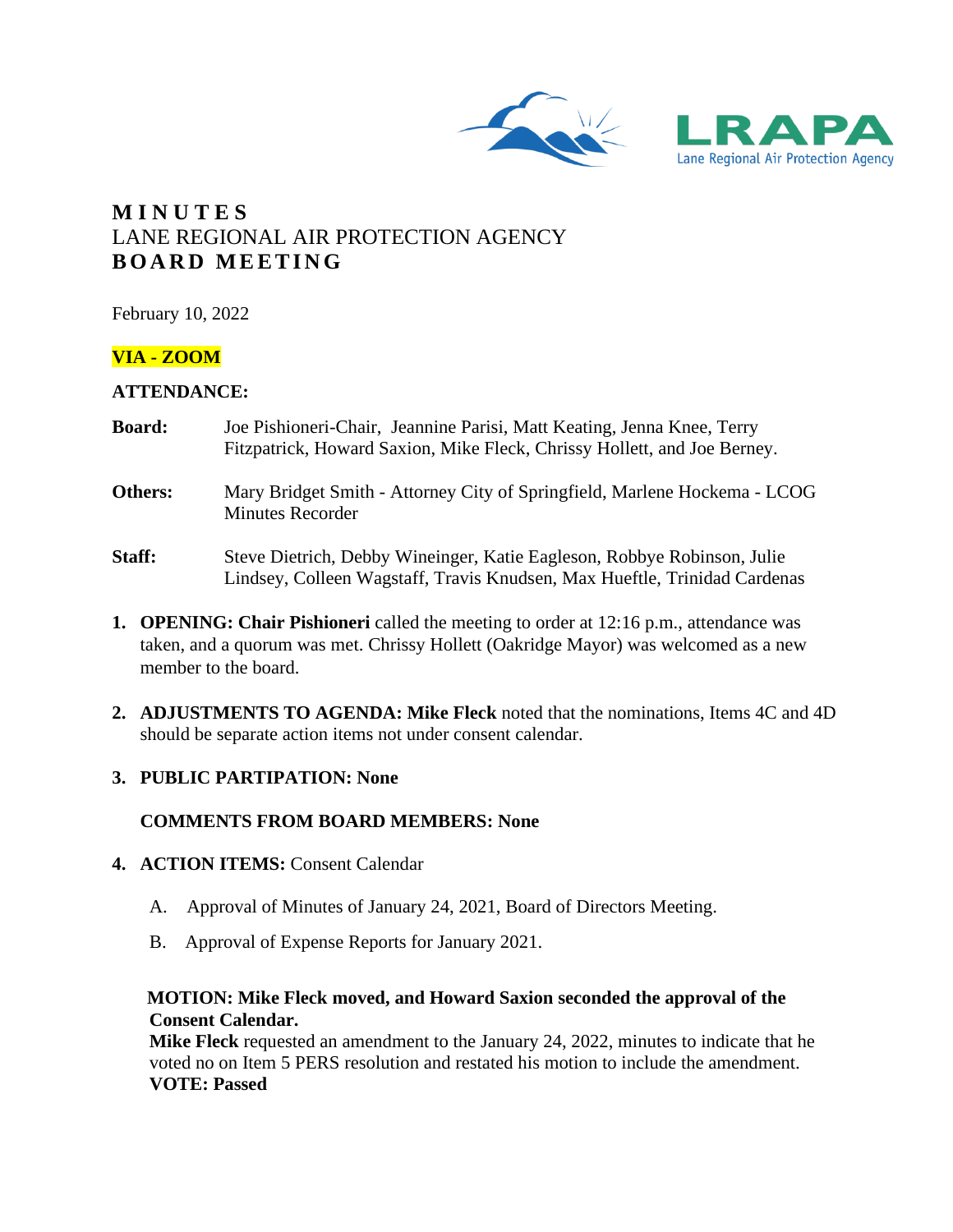# **5. NOMINATIONS:**

#### **A. Nominate/Appoint Board Chair and Vice Chair:**

**Commissioner Berney** nominated Chair Pishioneri as Chair and Chrissy Hollett as Vice-Chair. **Matt Keating** responded with the nomination of Jeannine Parisi as Chair and a vote was taken for Chair.

**VOTE: Majority for Joe Pishioneri 7-2 Yes votes were: Joe Pishioneri, Terrence Fitzpatrick, Mike Fleck, Jeannine Parisi, Chrissy Hollett, Jenna Knee, and Joe Berney. No votes were: Matt Keating, and Howard Saxion.**

**Matt Keating** nominated Jeannine Parisi as Vice-Chair and a vote was taken for that position.

**VOTE: Majority for Jeannine Parisi 5-4. Yes votes were: Jeannine Parisi, Howard Saxion, Joe Berney, and Matt Keating and Jenna Knee. No votes were: Joe Pishioneri, Terrence Fitzpatrick, Chrissy Hollett, and Mike Fleck.**

The affirmed Chair and Vice-Chair will take office March 1, 2022.

#### **B. Nominations/Appoint new Budget Committee Members and Budget Officer:**

**Travis Knudsen** presented a summary of Budget-Related Appointments by LRAPA Board which total 18 members, nine members of the LRAPA Board of Directors and 9 members of the community. Budget committee members are recruited individually by board members who nominate them for appointment by the Board.

**MOTION: Mike Fleck** moved nomination approval, for the following, with appropriate terms. **Joe Berney** seconded the motion.

- Steve Schmunk (Springfield), nominated by Joe Pishioneri.
- Ruth Linoz (Springfield), nominated by Terry Fitzpatrick.
- Dawn Kinyon (Oakridge), nominated by Chrissy Hollett.
- Dylan Plummer (Eugene), nominated by Jenna Knee
- Michelle Webber (Lane County), nominated by Joe Berney.

#### **VOTE: Passed**

**MOTION: Mike Fleck** moved, and **Matt Keating** seconded, that the board accept the nomination of Julie Lindsey as the Budget Officer.

#### **VOTE: Passed**

# **6. REVIEW MULTI-YEAR BUDGET FORECAST FOR FY2022-2026** *(postponed from January meeting)***:**

**Steve Dietrich** reviewed the Multi-Year Budget Forecast stating LRAPA would present three scenarios to the Board at the February meeting that incorporate the revenue uncertainties (Base-Case, Worse-Case and Best-Case scenarios). He added that LRAPA funds depend on revenue from several diverse sources, including federal funds, state funds, local funds, permit fees, enterprise funds, and special project grants of which some are more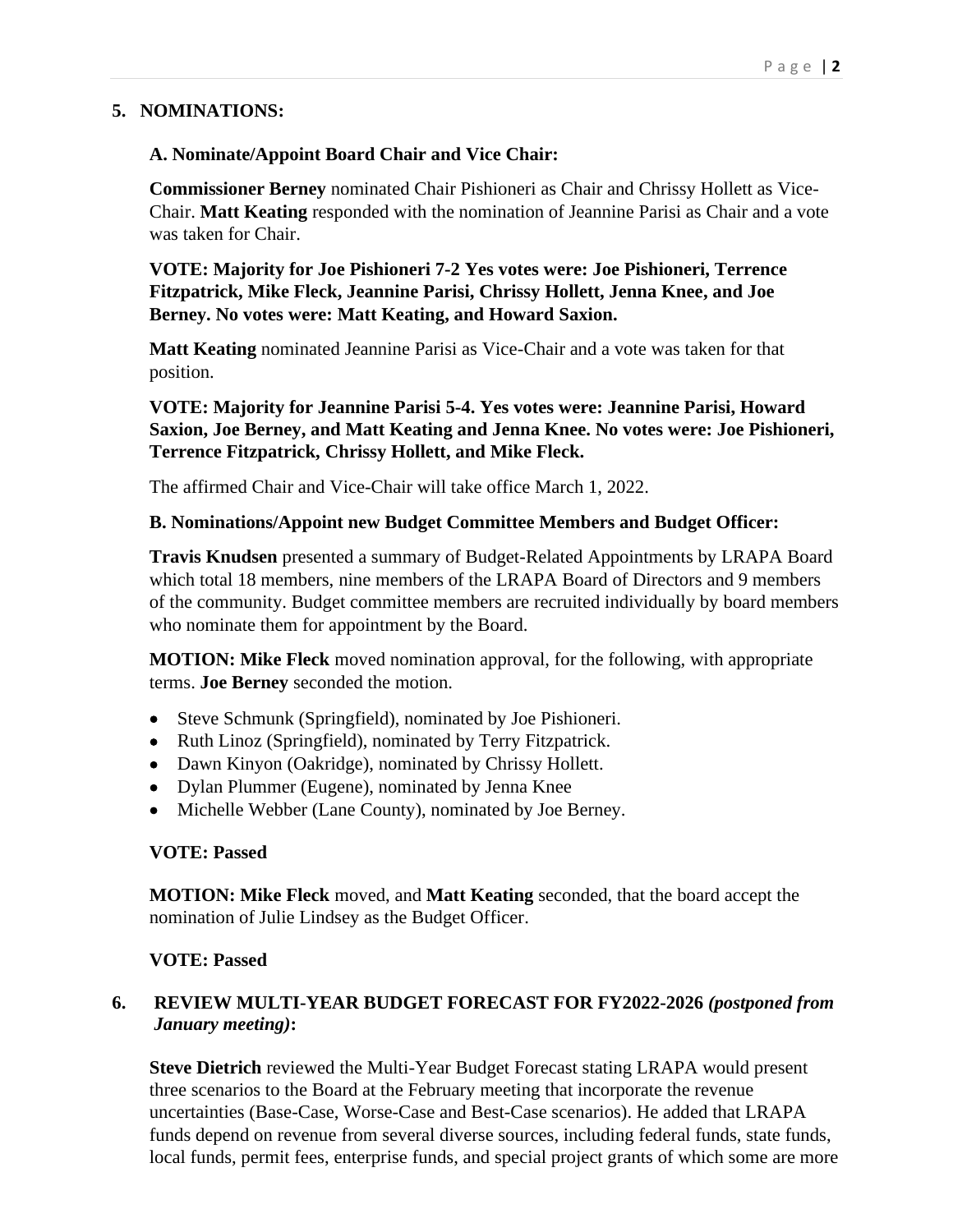stable than others. Discussion followed incorporating a new methodology if grant funding may not be available in the future and the use of Airmetrics Enterprise Funding.

## **7. CITIZENS ADVISORY COMMITTEE (January 2022):**

**Travis Knudsen** presented the Advisory Committee report stating they continue to research different approaches, or uses, regarding gas power tools versus electric tools. Further discussion determined that the Board would like the CAC to research the topic for outreach materials, but they were not looking for recommendations on regulations or rules. **Mike Fleck** reminded the board that they do not have regulatory authority.

**Travis Knudsen** also reported that the CAC has been actively pursuing additional members and have received an application from Misti Frost; **Matt Keating** pointed out that the consensus, last month, was to draw candidates by geographical representation rather than expertise. It was noted that the next CAC meeting would be February 22, 2022. **Jeannine Parisi** questioned whether the Fire Suppression position had been filled to which **Travis Knudsen** replied in the affirmative adding that an offer had been made to Christopher Stein (ODF) and he was interested but had not submitted his application yet.

## **8. DIRECTOR'S REPORT OF AGENCY ACTIVITIES JANUARY 2022:**

**Director Dietrich** submitted the Director's report summarizing the air quality, enforcement, and complaint reports. In addition he reviewed the status of the current four pending enforcements and updated the group on asbestos abatement notices.

**Jeannine Parisi** expressed concern that the topic of last month's discussion (JH Baxter) had closed, and she became aware of it through a newspaper article. She further indicated her disappointment that a topic that was of great concern to the Board and the public was not addressed formally.

#### **9. OLD BUSINESS:**

#### **Director Goals Cross Walk to LRAPA Mission** *(Postponed from January meeting)*

**Director Dietrich** noted that his report was available for review; goals are:

- Complete the submittal of the Oakridge/Westfir PM2.5 and PM10 Maintenance Plans
- Begin review and update LRAPA internal policies, procedures, benefits, etc.
- Report the LRAPA pre-budget process to be prepared and in alignment with the LRAPA, Board of Directors, and the Budget Committee meetings
- Review and assess the costs of operating the organization and comparting to financial metrics
- LRAPA to consider a website redesign
- Continue to find ways to increase CAO community engagement to improve public understanding and awareness
- Continue to become familiar with air environmental issues in Lane County and coordinate solutions